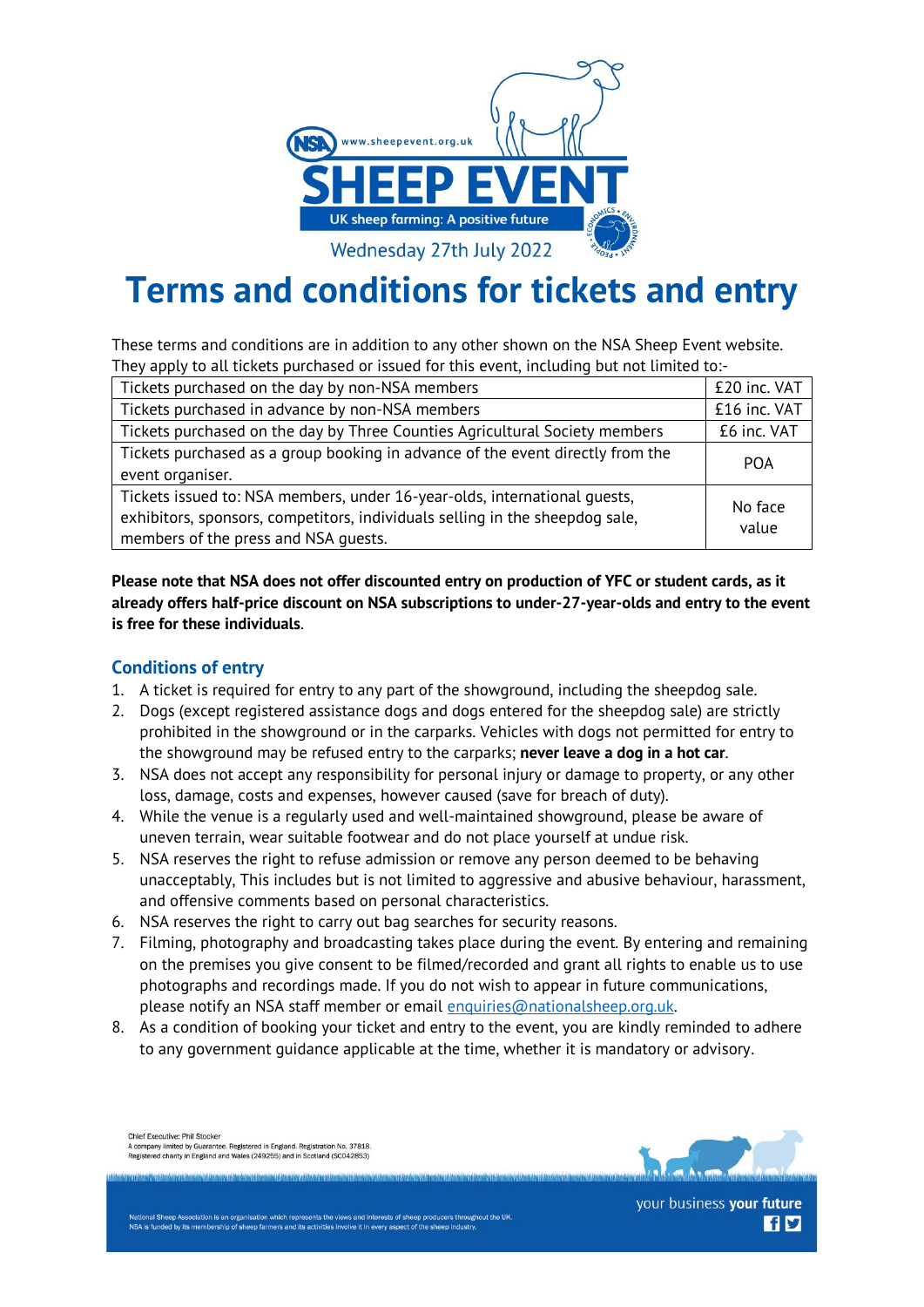## **Entry for NSA members**

- 9. NSA members do not need to purchase a ticket. On production of a valid membership card at the gate of the event, they will be issued with a zero-face-value ticket allowing them free entry. The number of free entries is determined by the *type* of membership card held, not the name(s) that appear on the card. One free entry for a standard card and two for a joint membership card. A valid membership card is one with an expiry date no earlier than the end of the month prior to the event. A membership card can only be presented at the gate once; please notify a gate steward if you wish to exit the event and re-enter.
- 10. NSA joint memberships are a relatively new subscription option. If two people living at the same address wish to gain free entry to NSA Sheep 2022 and currently only hold an individual subscription (i.e. they paid £60 when joining/renewing) they can upgrade to a joint subscription at a cost of £10. This can be done in advance of the event on the [NSA website](https://www.nationalsheep.org.uk/nsa-community/membership-administration/upgrade-your-membership/) or by calling NSA Head Office on 01684 892661. It can also be done on the day of the event in the NSA gazebo near the Blue gate. It cannot be done at the gate itself, or at the Yellow or Brown gates. See point 24 below about upgrading once inside the event.

#### **Online ticket sales**

- 11. Entry to NSA Sheep Event 2022 is £20 per person. Non-NSA members can access a 20% discount by purchasing an online ticket before  $11.59$ pm on Tuesday  $26<sup>th</sup>$  July 2022. This discount is only available online to customers providing a valid email address. Online tickets purchased on the day of the event will be charged at full price.
- 12. Online tickets will be sent via email and can be printed out or shown on a mobile phone or similar device – as long as the QR code is visible and can be scanned. Once purchased, tickets cannot be exchanged or refunded. Customers must provide a valid email address when buying tickets and are advised to check their purchase upon receipt. Tickets are only valid for the NSA Sheep Event on Wednesday 27<sup>th</sup> July 2022.
- 13. No duplicate can be issued or any refund made in respect of any lost, forgotten or unused online tickets. Online tickets are sold by Ticketsrv. If a customer does not receive their ticket by email after making the purchase, they must contact Ticketsrv, as problems cannot be resolved by NSA at the gate.
- 14. Once scanned at the gate, a ticket purchased online cannot be reused. Please notify a gate steward if you wish to exit the event and re-enter.
- 15. Personal data provided when purchasing an online ticket will be held by NSA within its Wider Interest Group, as outlined in the [NSA Privacy Policy.](http://www.nationalsheep.org.uk/privacypolicy) Please read the Privacy Policy for details of how NSA will store and use this data, and how you can request to leave the Wider Interest Group at any time. Data will also be retained by TicketSrv to provide a record of your transaction and to facilitate the correct handling of this and future bookings.

## **Ticket sales at the gate**

- 16. Non-NSA members without an online ticket can pay to enter at the gate, by cash or card. The entry fee is £20. No discounts are available. While every effort will be made to ensure card payments can be taken, in the event of unforeseen circumstances affecting the technology, cash payments will be required. No duplicate can be issued or any refund made in respect of any lost or unused tickets.
- 17. Members of the Three Counties Agricultural Society can purchase a ticket on the gate for £6, on production of a valid TCAS membership card. These tickets are not available to purchase in advance. NSA reserves the right to charge for entry if unsure of a TCAS membership card's validity. No duplicate can be issued or any refund made in respect of any lost or unused tickets.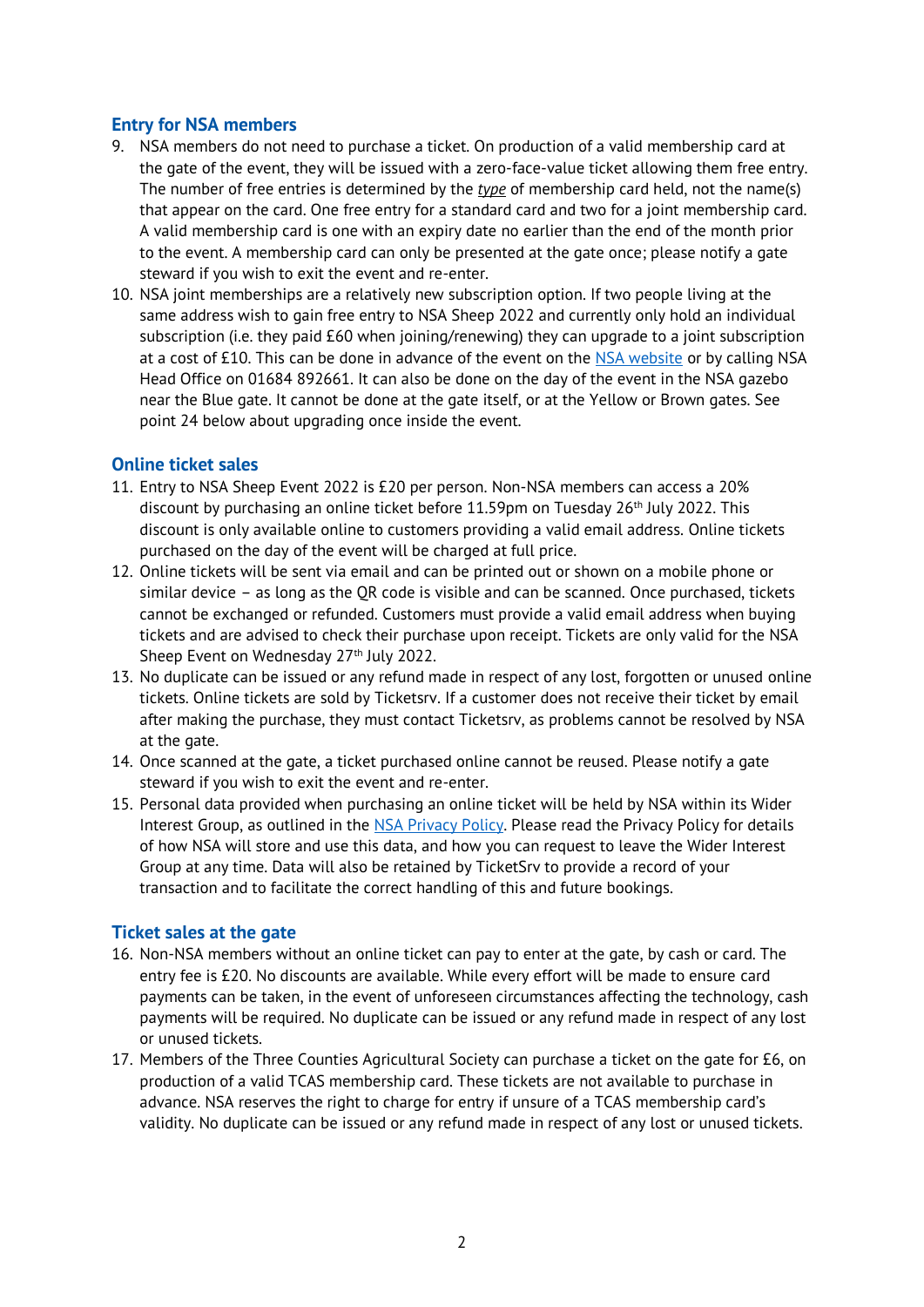#### **Zero-face-value tickets (other than for NSA members)**

- 18. Under 16-year-olds do not need to purchase a ticket. On arriving at the gate, they will be allowed through at no charge. NSA reserves the right to ask for proof of age and charge for entry if unsure of an individual's age.
- 19. International visitors (from outside of the UK) do not need to purchase a ticket. On production of a valid passport at the gate of the event, they will be issued with a zero-face-value ticket allowing them free entry. NSA reserves the right to charge for entry if unsure of a passport's validity. No duplicate can be issued or any refund made in respect of any lost or unused tickets.
- 20. NSA issues a number of complimentary tickets to exhibitors, sponsors, competitors, individuals selling in the sheepdog sale, members of the press and guests. These tickets are posted in advance and must be presented at the gate. No duplicate can be issued in respect of any lost or forgotten tickets, or any refund made on unused tickets.

#### **Postponement, cancellation or abandonment of the event**

- 21. If the event is postponed for any reason, tickets will be valid for the new date. Refunds will not be offered. If the event is cancelled in advance, information about claiming a refund on tickets (where proof of purchase can be provided) will be issued at the time. If the event is abandoned at any point on the day, refunds will not be offered.
- 22. NSA shall not be liable in respect of any loss or damage whatsoever arising from the abandonment, cancellation or postponement of the event or any such eventuality.

#### **Using your ticket as a voucher for NSA membership**

- 23. Because entry to the NSA Sheep Event 2022 is free for NSA members, if a non-member buys a membership subscription at the event they can use their ticket as part-payment. This only applies to online tickets (£16) and full-price tickets bought at the gate (£20); it does not apply to group tickets or other discounted/zero-value ticket types. Proof of purchase must be provided and NSA reserves the right to refuse part-payment if not satisfied. Prices are provided below.
	- a. **On the day of the event:** Bring your online ticket (worth £16) or ticket stub (worth £20) to the NSA gazebo near the Blue gate, or the NSA stand between the Avon and Wye halls. Different payment options will be available, but completing a direct debit mandate will secure an additional 20% off. The 20% direct debit discount will be applied *after* the value of the ticket is taken as part-payment. Any discount(s) given will be for new members only; discount(s) cannot be transferred to existing subscriptions or used again when the subscription is renewed 12 months later.
	- b. **Immediately after the event:** Tickets bought online (£16) and on the gate (£20) have a discount code printed on them, valid for use on the NSA website between Wednesday  $27<sup>th</sup>$ July and Friday 5<sup>th</sup> August. Payment for membership subscriptions bought online is by debit/credit card only. Please note, only one discount code can be used per subscription bought online – so if you wish to redeem two tickets against a joint membership subscription this cannot be done online; please do this with an NSA staff member on the day of the event, or by emailing both proof of purchases to [membership@nationalsheep.org.uk](mailto:membership@nationalsheep.org.uk) before Friday 5th August 2022.
- 24. NSA members holding an individual membership can upgrade to a joint membership by paying an additional £10, either at their renewal date or at any point during the membership year. See item 10 above about upgrading at the gate of the event. Once inside the event, if proof of purchase of an online ticket (£16) or gate ticket (£20) can be provided, you can upgrade to a joint membership at the NSA stand at no cost. This can only be done on the day of the event at the NSA stand, and no refunds on tickets already purchased can be offered.